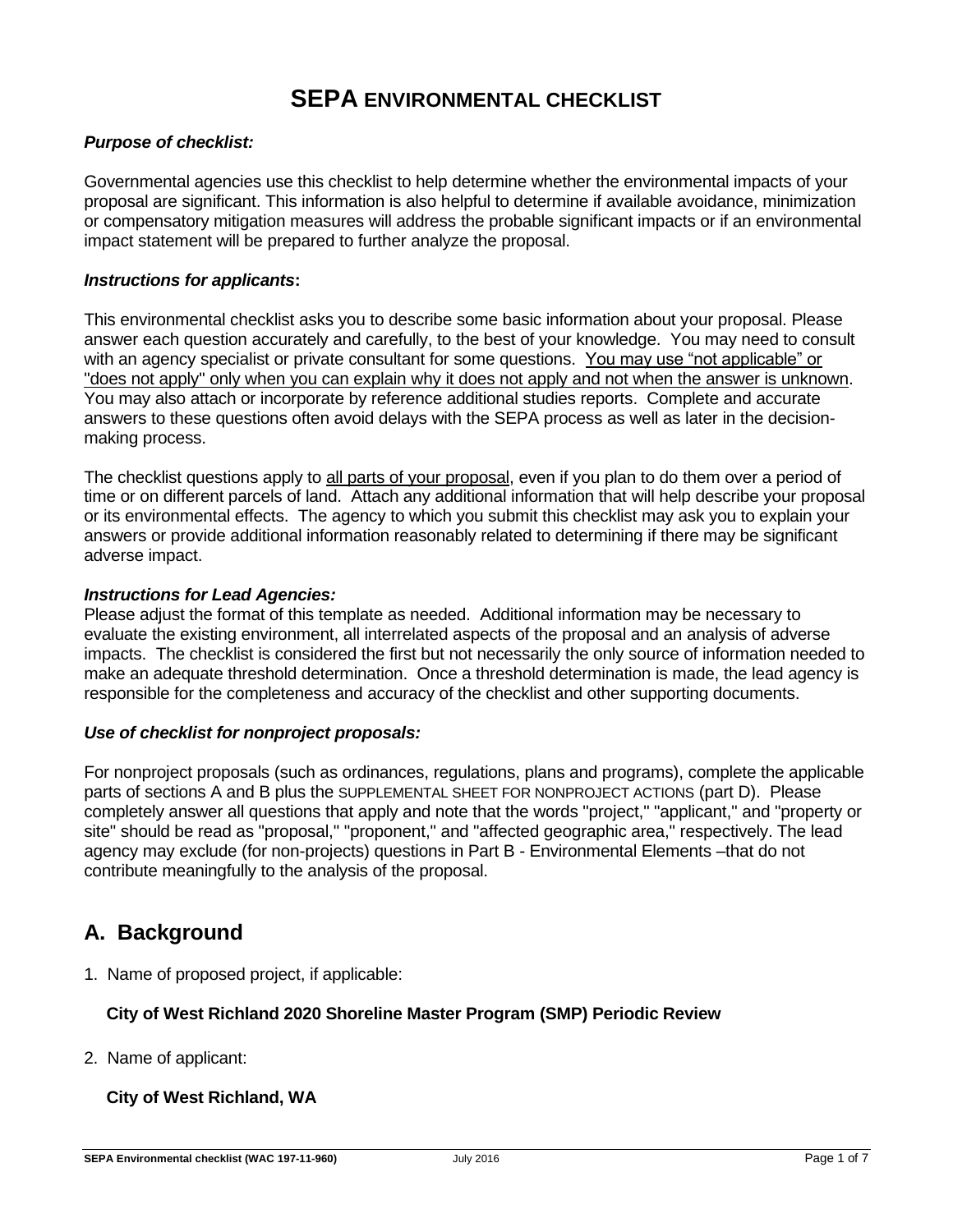3. Address and phone number of applicant and contact person:

**Applicant: Emily Weimer Senior Planner City of West Richland 3100 Belmont Blvd, West Richland, WA, 99353 (509) 967-5902 [eweimer@westrichland.org](mailto:eweimer@westrichland.org)**

**Contact: Nicole Stickney, AICP (Contract Planner) AHBL, Inc. 5804 Rd 90 Suite H, Pasco, WA 99301 (509) 380-5883 [nstickney@ahbl.com](mailto:nstickney@ahbl.com)**

4. Date checklist prepared:

## **September 2, 2020**

5. Agency requesting checklist:

## **City of West Richland**

6. Proposed timing or schedule (including phasing, if applicable):

**Following a public hearing to be held by the West Richalnd Planning Commission on October 8, 2020, the City Council is expected to adopt the amended Shoreline Master Program (SMP) in December 2020, with an anticipated effective date of January 2020 (pending and following acceptance by the Department of Ecology).**

7. Do you have any plans for future additions, expansion, or further activity related to or connected with this proposal? If yes, explain.

### **Not applicable. The proposed action is a nonproject action.**

8. List any environmental information you know about that has been prepared, or will be prepared, directly related to this proposal.

### **The following information is available from a previous update to the SMP:**

- **Shoreline Inventory and Characterization, prepared by AHBL and Herrera Environmental, dated October 7, 2013.**
- **Cumulative Impacts Analysis prepared by AHBL, dated February 14, 2014**
- **No Net Loss Report prepared by AHBL, dated April 23, 2014**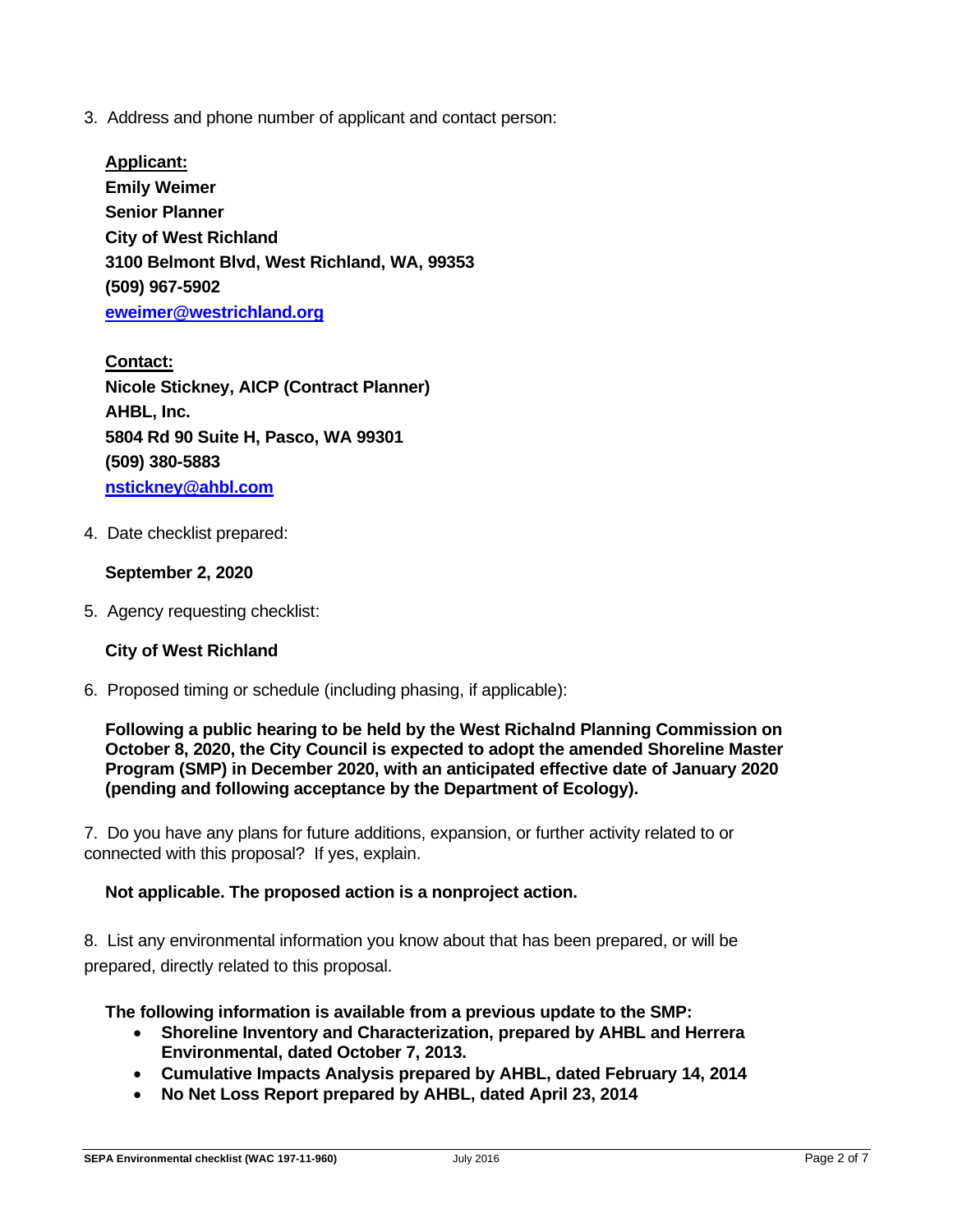9. Do you know whether applications are pending for governmental approvals of other proposals directly affecting the property covered by your proposal? If yes, explain.

## **There are no known applications or proposals that are pending approval that would affect the City of West Richland's Shoreline Master Program.**

10. List any government approvals or permits that will be needed for your proposal, if known.

## **The City of West Richland and the Washington State Department of Ecology must approve any changes and adopt the SMP prior to any of the proposed changes becoming effective..**

11. Give brief, complete description of your proposal, including the proposed uses and the size of the project and site. There are several questions later in this checklist that ask you to describe certain aspects of your proposal. You do not need to repeat those answers on this page. (Lead agencies may modify this form to include additional specific information on project description.)

**The City proposes to amend its SMP consistent with Shoreline Management Act (SMA) requirements to review, and, if necessary, revise its SMP at least once every eight years. The amendments are intended to ensure consistency between the City's SMP and laws and guidelines that may have changed since the City last updated its SMP.**

**The following provides a summary of key changes proposed to the SMP:**

- **Added text to define "associated wetlands"**
- **Added a figure to show a "Conceptual depiction of West Richland Shoreline Jurisdiction" – The figure is meant to indended to provide a good illustration to accompany the text**
- **Amended maximum structure heights - In the "High Intensity" Shoreline Environment Designation, the maximum building height is now listed to be 40 feet**
- **Added additional detail to permit processing public notice requirements – Previously WRMC Title 14 Administration of Development Regulations** Correction made 9/16/2020**there was language included in WRMC Title 12 that has been moved to the SMP**
- **Amended definition of "development" – Added to definition that development** *"does not include dismantling or removing structures if there is no other associated development or re-development."*
- **New section "exception to local review" – Added Chapter 6 Section H. This section lists certain development or activities that do not require shorelines permits or local review.**
- **Filing of permit decisions and appeals - Clarified how permit decisions are filed/mailed to Ecology and how appeals may be filed for SSDP, CUP and Variances in Chapter 6, Section I.3 and I.5.**
- **Amended definition of "non-conforming use of development" – Replaced existing definition with separate definitions for "nonconforming use", "nonconforming development or nonconforming structure" and "nonconforming lot".**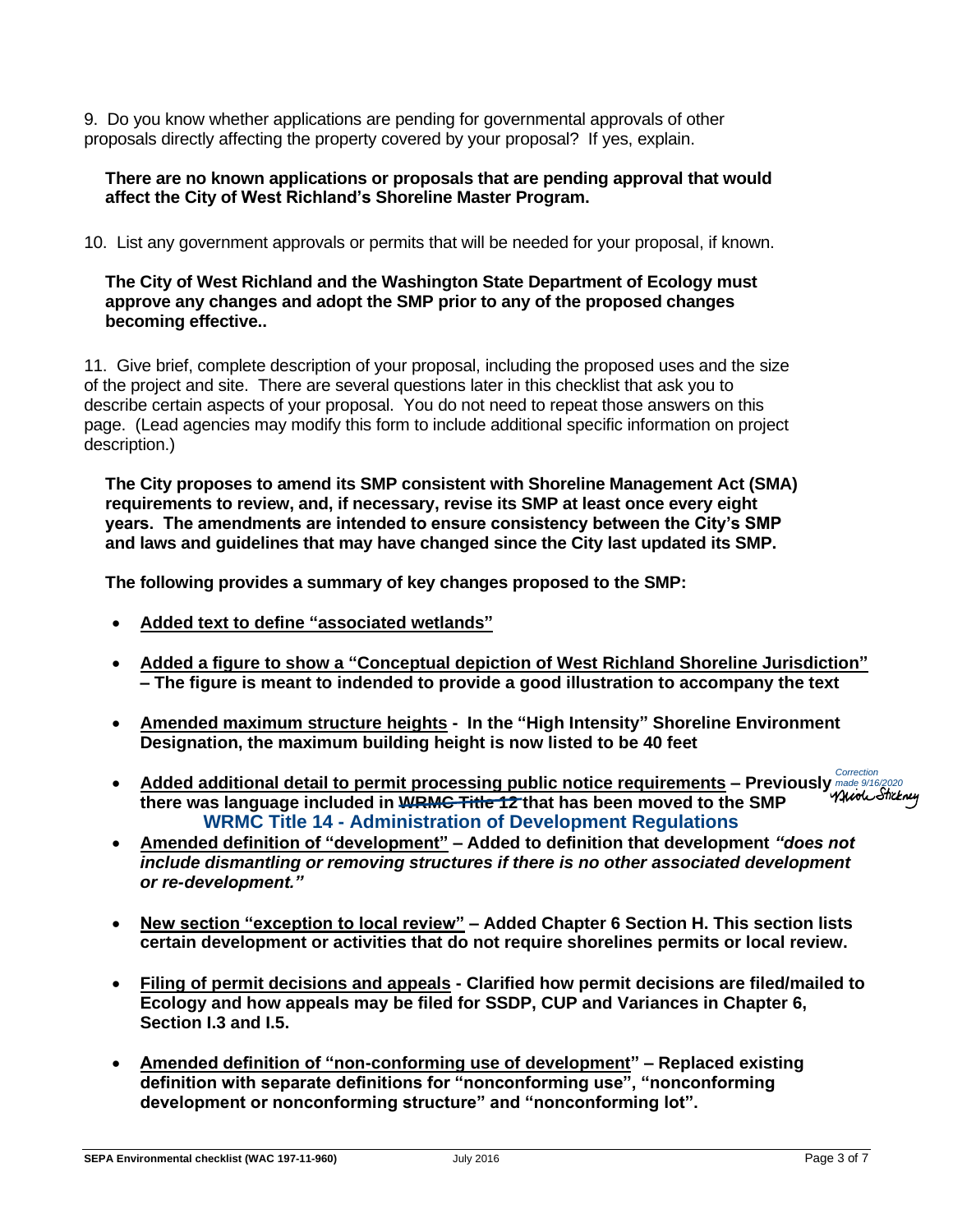- **Process for periodic reviews of SMP - Added specific reference to RCW and WAC in Chapter 6 Section L.d. Also clarified in Chapter 6, section M.2.b that SMPs become effective 14 days after Ecology files a Notice of Action.**
- **90-day review of WSDOT projects – Added provision in Chapter 6, section J.g. that WSDOT projects in the shoreline jurisdiction should be reviewed in 90 days.**
- **Housekeeping – Various minor edits may have been made, such as updating references or minor grammatical changes.**
- **Maps – There are no map designation changes, although the maps have been updated with newer aerial images in the "background."**

12. Location of the proposal. Give sufficient information for a person to understand the precise location of your proposed project, including a street address, if any, and section, township, and range, if known. If a proposal would occur over a range of area, provide the range or boundaries of the site(s). Provide a legal description, site plan, vicinity map, and topographic map, if reasonably available. While you should submit any plans required by the agency, you are not required to duplicate maps or detailed plans submitted with any permit applications related to this checklist.

## **Within the City of West Richland, the SMP applies to land within shoreline jurisdiction. The maps below show the approximate shoreline jurisdiction.**

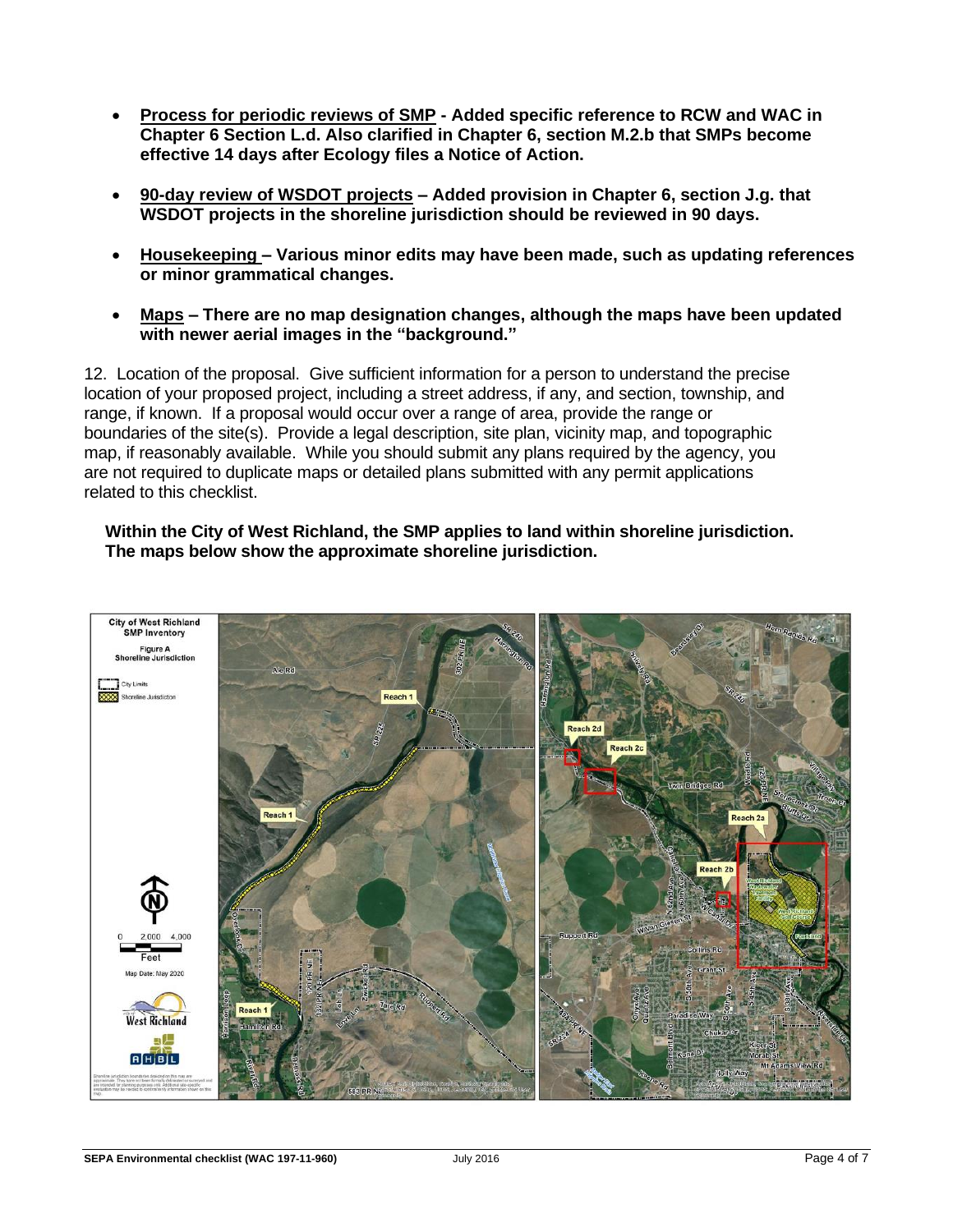# **B. Environmental Elements**

*No discussion of the individual Environmental Elements is required for GMA actions per WAC 197-11-235.3.b.*

# **C. Signature**

The above answers are true and complete to the best of my knowledge. I understand that the lead agency is relying on them to make its decision.

Signature: Whiol Sticknes

Name of signee: Nicole Stickney

Position and Agency/Organization: AHBL Project Manager/ Consultant to West Richland

Date Submitted: September 2, 2020

## **D. Supplemental Sheet for Nonproject Actions**

(**IT IS NOT NECESSARY** to use this sheet for project actions)

Because these questions are very general, it may be helpful to read them in conjunction with the list of the elements of the environment.

When answering these questions, be aware of the extent the proposal, or the types of activities likely to result from the proposal, would affect the item at a greater intensity or at a faster rate than if the proposal were not implemented. Respond briefly and in general terms.

1. How would the proposal be likely to increase discharge to water; emissions to air; production, storage, or release of toxic or hazardous substances; or production of noise?

**The 2020 Shoreline Master Program (SMP) Periodic Review is not expected to increase discharges to water or air, or produce or release toxic or hazardous substances, or create noise impacts. Because this is a periodic review and not a comprehensive review, there are no changes to allowed uses, development standards or shoreline environments.**

**Future development proposals along the shoreline may have specific impacts that will be reviewed and mitigated through project SEPA Environmental Review and adherence with the SMP regulations.**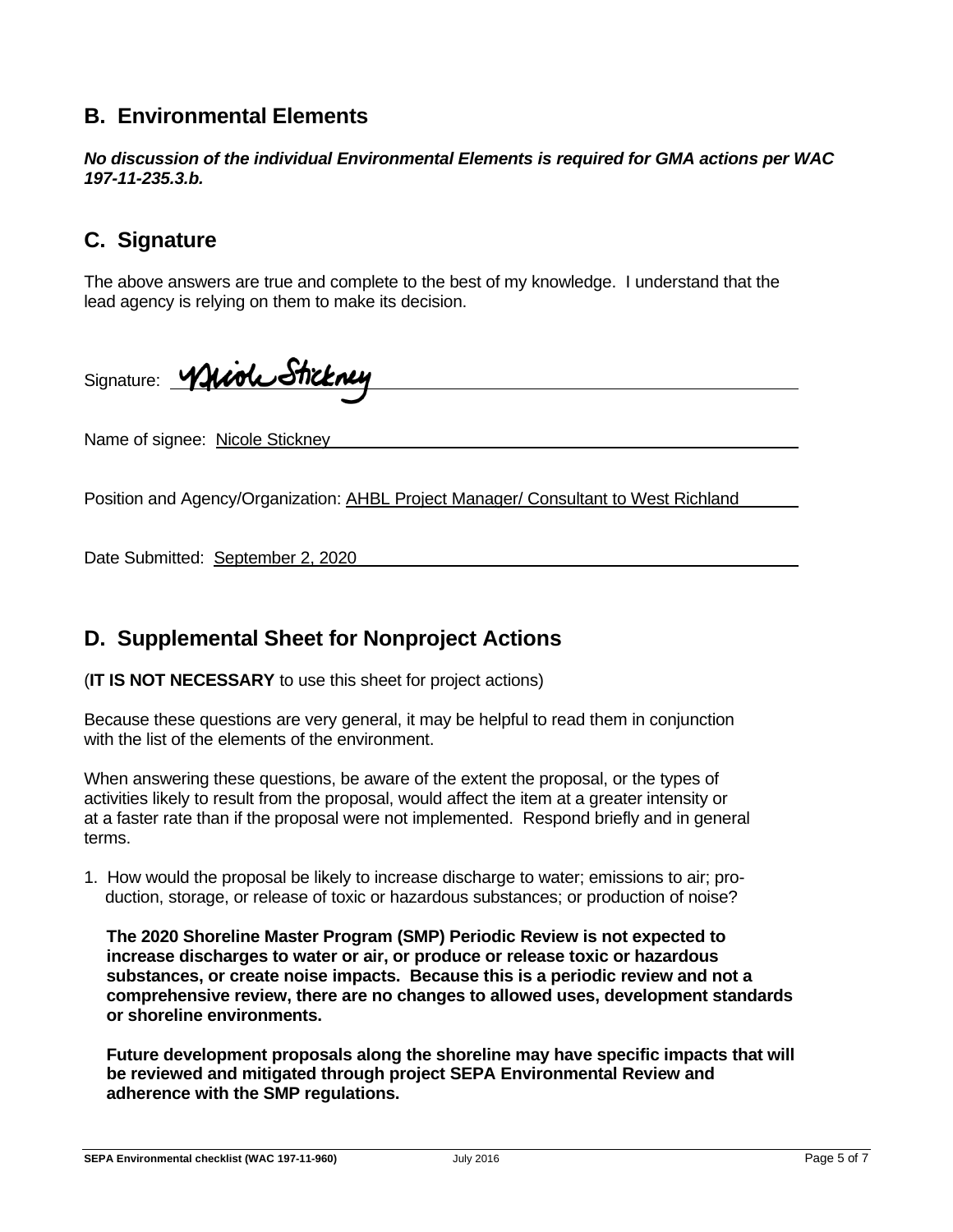Proposed measures to avoid or reduce such increases are:

## **No measures are proposed at this time.**

2. How would the proposal be likely to affect plants, animals, fish, or marine life?

**The City's SMP Periodic Review is not anticipated to have any negative impacts to plants, animals, fish, or marine life. The SMP is intended to improve ecological systems in the shoreline jurisdiction over time, and this update will not result in a loss of any ecological protections. Individual projects could have minimal impacts to plants, animals, fish, or marine life. Any impacts that may result from these projects will be mitigated adequately through the SEPA Environmental Review process and SMP regulations for the specific project.**

Proposed measures to protect or conserve plants, animals, fish, or marine life are:

#### **No measures are proposed at this time.**

3. How would the proposal be likely to deplete energy or natural resources?

**The 2020 SMP Periodic Review Amendments will not have any impact on energy or natural resources that necessitate mitigation measures.**

**Individual projects could have minimal impacts on energy or natural resources consumption. Any impacts that may result from these projects will be mitigated adequately through the SEPA Environmental Review process and SMP regulations for the specific project.**

Proposed measures to protect or conserve energy and natural resources are:

### **No measures are proposed at this time.**

4. How would the proposal be likely to use or affect environmentally sensitive areas or areas designated (or eligible or under study) for governmental protection; such as parks, wilderness, wild and scenic rivers, threatened or endangered species habitat, historic or cultural sites, wetlands, floodplains, or prime farmlands?

**The existing regulations in the City's SMP and Critical Areas Ordinance will not be affected by this periodic update. It is not anticipated that the SMP update will have any impacts to environmentally sensitive areas. If any individual project proposals are located near one of the environmentally sensitive areas, the appropriate mitigation will occur through the SEPA Environmental Review process and SMP regulations for the proposed improvements.**

Proposed measures to protect such resources or to avoid or reduce impacts are:

### **No measures are proposed at this time.**